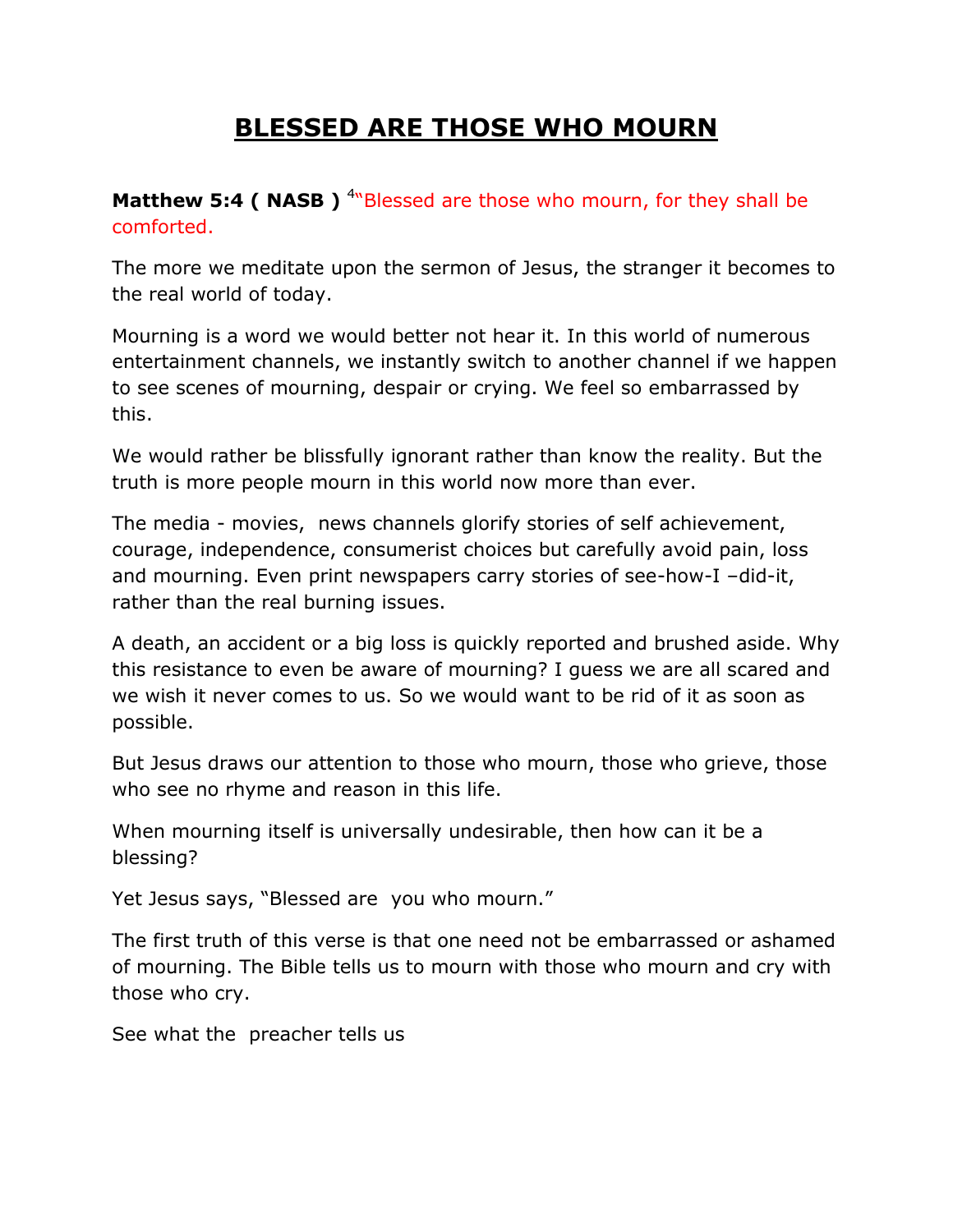**Ecclesiastes 7:2-4 ( NASB )** <sup>2</sup> It is better to go to a house of mourning than to go to a house of feasting,

because that is the end of every man, and the living takes *it* to heart.

3 Sorrow is better than laughter for when a face is sad a heart may be happy.

4 The mind of the wise is in the house of mourning, while the mind of fools is in the house of pleasure

It is easy to laugh with others, but not so easy to sit with those who mourn.

In today's angst ridden world, most of us mourn and grieve deeply in the deep depths of our heart. Even spouses, children, parents may not know the depth of the grief.

For many people, I feel, the big issue in their lives is that they have not faced their loss. They have buried it deep in their hearts, convincing themselves time will heal or turn to substance abuse or to some obsessive addiction that would take their minds away from this pain.

But I tell your grief, like a seed, will be alive and growing striking roots deeper into our hearts and slowly will snuff out the joy in our lives.

Whatever be your mourning, the loss of a loved one, the loss of freedom, the loss of a treasured relationship, the grief of loneliness, the pain of poverty, it rends your heart and the pain can be unbearable.

We need to face our loss, our grief, our mourning and deal with it in the presence of the Lord.

It was something the Lord personally taught me. Soon after my father's death, I put on a brave face outside, but on the inside I was a mess. I was holding on to grief as though it was my baby. I turned away from God and no one could even suspect that. But I was becoming so disoriented. Took a wrong turn when I was driving, then walked into another class that was not mine. It was only three months but I felt I was losing my mind. It was then the Lord told me to let it go. One evening I went to the chapel, cried my heart out and asked the Lord to heal me. And God did heal me. I would always treasure it as one of the most precious miracles of my life. My heart was healed from that moment. Though I did not see God, I believe He touched my heart. Because that deep pain was gone. Even today I grieve for my father, but the deep pain is gone. I was truly comforted.